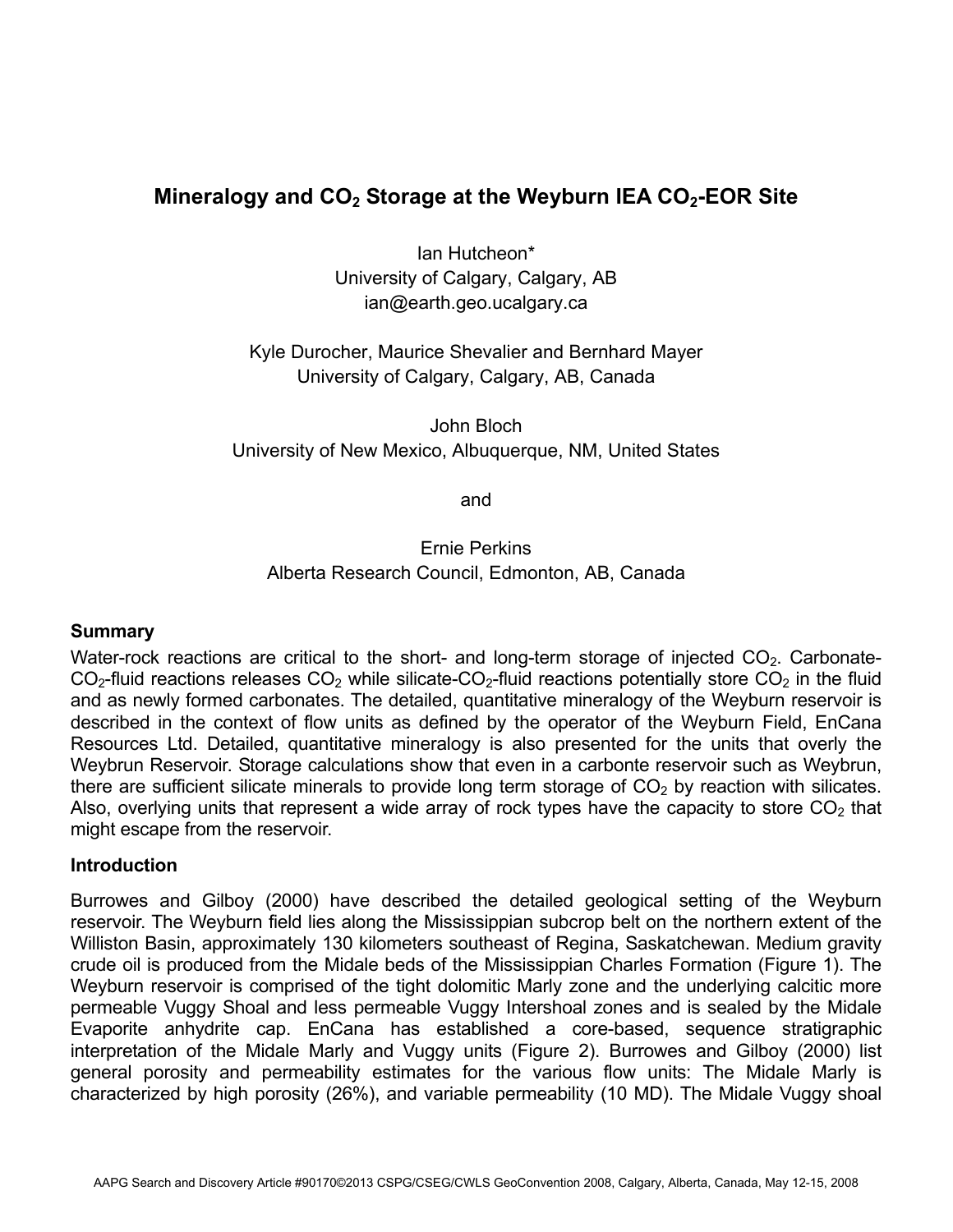has lower porosity (15%), but high permeability (50MD), and the Vuggy intershoal unit is characterized by low porosity (10%) and low permeability (3 MD).

Trapping potential for  $CO<sub>2</sub>$  is related to mineralogy and the nature of reactions that occur in the fluid phase. Carbonate reservoirs typically containing Fe-, Mg- and Ca-bearing carbonates have less trapping potential for  $CO<sub>2</sub>$  than do silicate reservoirs, as can be shown by the reactions:

1.  $CO<sub>2</sub>$  dissolution

 $H_2O + CO_2 \Rightarrow H_2CO_3^- \Rightarrow H^+ + HCO_3^-$ 

*Calcite dissolution* 

H<sup>+</sup> + CaCO3  $\Rightarrow$  Ca<sup>2+</sup> + HCO<sub>3</sub>

Both  $CO<sub>2</sub>$  and calcite dissolution

 $H_2O$  + CO<sub>2</sub> + CaCO<sub>3</sub>  $\Rightarrow$  Ca<sup>2+</sup> + 2HCO<sub>3</sub>

 $CO<sub>2</sub>$  dissolution results in the modified fluid having a lower pH and higher [HCO<sub>3</sub>]. Calcite dissolution leads to higher carbonate alkalinity and higher cation concentrations. If both reactions take place, as shown by the final reaction, then for each mole of injected  $CO<sub>2</sub>$  that reacts, we can expect one mole of cation, and 2 moles of  $HCO<sub>3</sub>$  dissolved in the in situ fluid.

In siliciclastic aquifers,  $CO<sub>2</sub>$  may be stored in the mineral and/or aqueous phase by reacting with silicate minerals. Although the Weyburn reservoir is dominantly calcitic and dolomitic, significant concentrations of potentially reactive silicate minerals may be present to assist in  $CO<sub>2</sub>$  storage. The overlying units to surface are comprised of a mixture of carbonates and siliciclastics that also contain significant volumes of silicate minerals. Gunter et al. (2000) have grouped mineral trapping into two types. Type 1 capture is defined as occurring when a mineral is precipitated incorporating the anion formed by the dissolved gas. Type 2 capture is defined as occurring when an acid gas is neutralized in solution forming a non-volatile soluble salt and subsequently leading to brine formation. Type 3 capture is characterized by  $CO<sub>2</sub>$  trapping in both solid and aqueous phases:

Geological units containing aluminosilicate mineral assemblages such as feldspar, zeolite, illite, and chlorite act as a base and facilitate  $CO<sub>2</sub>$  storage. If the assemblage contains Fe/Ca/Mg-bearing silicate minerals, neutralization of  $CO<sub>2</sub>$  results in precipitation of siderite, calcite or dolomite (i.e. Type 1 reaction), if it contains Na/K-bearing silicate minerals, neutralization of the  $CO<sub>2</sub>$  results in development of bicarbonate brines (i.e. Type 2 reaction). The reaction of the  $CO<sub>2</sub>$ -charged fluid with silicate mineral assemblages is key to trapping  $CO<sub>2</sub>$ , especially if reservoir containment is compromised.

## **Results - Mineralogy**

Approximately 100 core samples were obtained from each of the flow units shown in Figure 2 and a further 9 samples were obtained from units below and 48 above the Midale Beds. EnCana supplied flow unit interval information and cores were selected to maximize each sampled flow unit. Cores were also selected to correlate with wells sampled for the Geochemistry fluid/gas program (see paper by Raistrick et al, this volume). Five primary analytical methods were utilized for the samples:

- 1. polished thin section examination general textural and mineralogical information.
- 2. X-Ray Diffraction mineral identification and relative proportions.
- 3. X-Ray Fluorescence and Inductively-Coupled Plasma Mass Spectrometry whole rock major and trace element composition.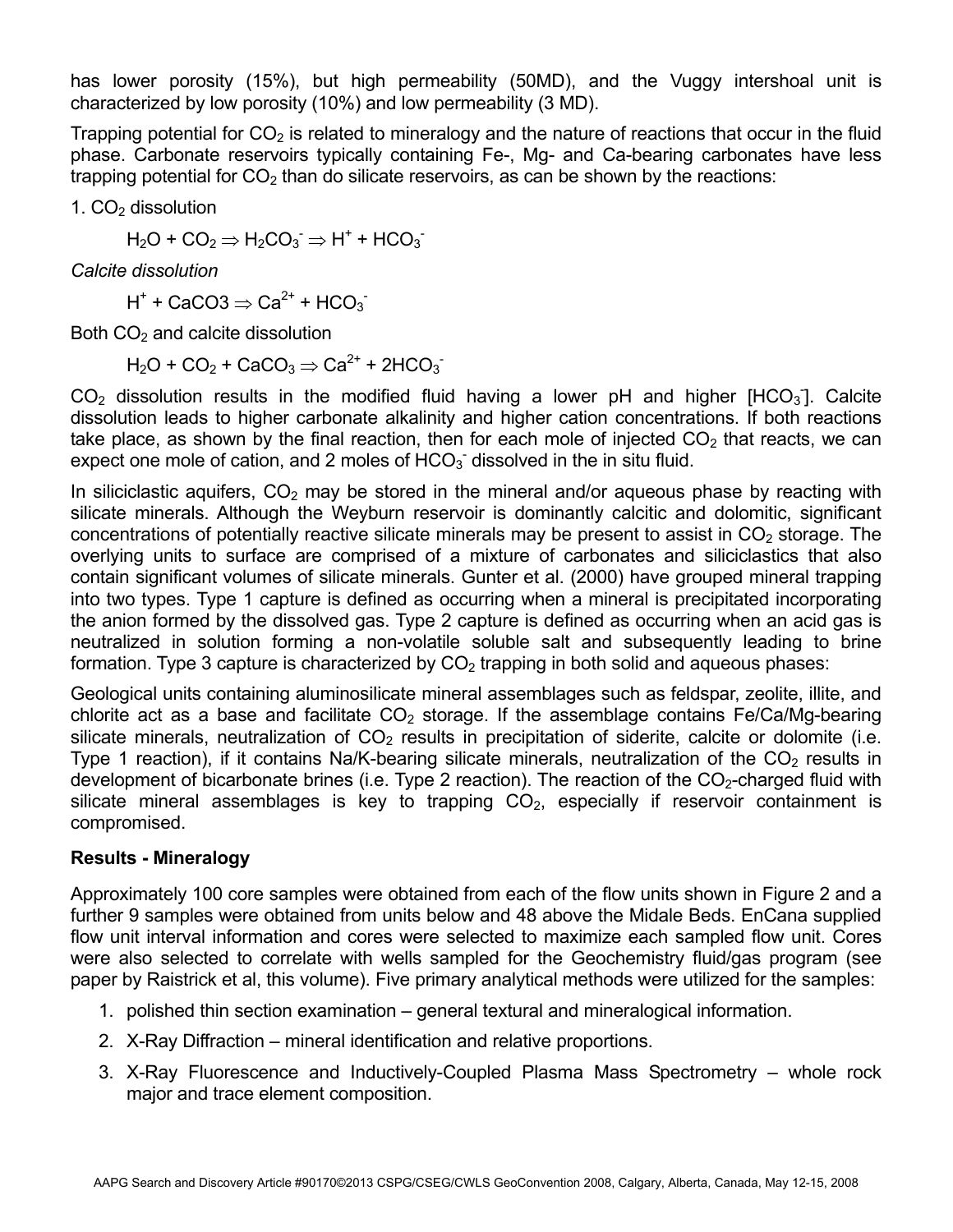- 4. Electron Probe Microanalysis mineral identification and chemistry.
- 5. Linear Programming Normative Analysis quantitative mineralogy for each sample.

The reservoir and nearest units include the Midale Marly, the Midale Vuggy, The Midale Evaporite Three Fingers Zone (TFZ) and the Frobisher Marly and Evaporite. The Midale Marly flow units comprise 50-65% dolomite,10-25% calcite, with some anhydrite and have the greatest amount of silicate minerals (7.5-16%). The Midale Vuggy flow units are dominated by calcite mineralization (70-90%), relatively minor amounts of dolomite (5-15%) and traces of anhydrite (3-13%). Silicate minerals are minor to trace amounts (2-15%). The Midale Evaporite-TFZ is the cap rock for the reservoir. The lowermost sub unit is the "Three Fingers Zone" (TFZ, Burrowes and Gilboy, 2000). The TFZ is a dolomite-dominant rock, with minor quartz, feldspar, anhydrite, and illite. Silicate minerals form approximately one-third of this flow unit. The Frobisher Marly immediately underlies the reservoir units. This flow unit is marked by a dolomite-rich (>70%) rock with minor anhydrite, quartz, calcite, and feldspar. Silicates make up approximately 15% of this unit. The Frobisher Evaporite underlies only a portion of the Weyburn reservoir, and is essentially anhydrite (59%) and carbonate (39%).

## *Over- and Underlying Regional Units*

The geology and depositional settings of stratigraphic units in Southeast Saskatchewan has been comprehensively studied, and is too voluminous to summarize here. The reader is referred to Saskatchewan Industry & Resources' website (http://www.ir.gov.sk.ca). Geologists at the SIR subsurface facility provided access to preserved and logged core from Southeast Saskatchewan. Using SIR's stratigraphic correlation chart, a number of units in Southeastern Saskatchewan were sampled (50 samples). The three aquifers, which lie below the Midale beds, and the six aquifers, which lie above the Midale beds, are represented by samples in this study. In addition, 5 aquitards, which lie above the Midale beds, are represented in the sample suite. The samples were correlated to corresponding aquifers/aquitards defined courtesy of B. Rostron.

The regional samples are not described, but include samples from all units spanning the Triassic-Jurassic Watrous Formation "red beds", the Middle Jurassic Upper Watrous Formation evaporite, the Middle Jurassic Gravelbourg Formation, Upper Shaunavon Formation, the Vanguard Group, the Lower Cretaceous Mannville Group, the Lower Cretaceous Colorado Group and the Upper Cretaceous Sandstone and Shales. A wide range of lithologies and mineralogies are represented by these rocks.

## **Discussion and Conclusions**

Although the Midale reservoir mineralogy is dominated by carbonate and sulfate minerals, Silicate minerals have been quantified using petrographic, analytical, and computational techniques. Silicate minerals are dominated by quartz (up to 17 vol%), followed by K-Feldspar (up to 9%), plagioclase (up to 3%), illite (up to 5%), and kaolinite (up to 1%). The most "promising" unit for silicate-reaction  $CO<sub>2</sub>$  sequestration is the uppermost Midale Marly and the Midale Evaporite Three Fingers Zone, where silicates form 15 to 35 % of the whole rock by volume. Although  $CO<sub>2</sub>$  is liberated by carbonate- $CO_2$ -fluid reactions, some of the  $CO_2$ , be it injected or created from reservoir mineral dissolution, can potentially be stored as newly formed minerals from silicate mineral reactions.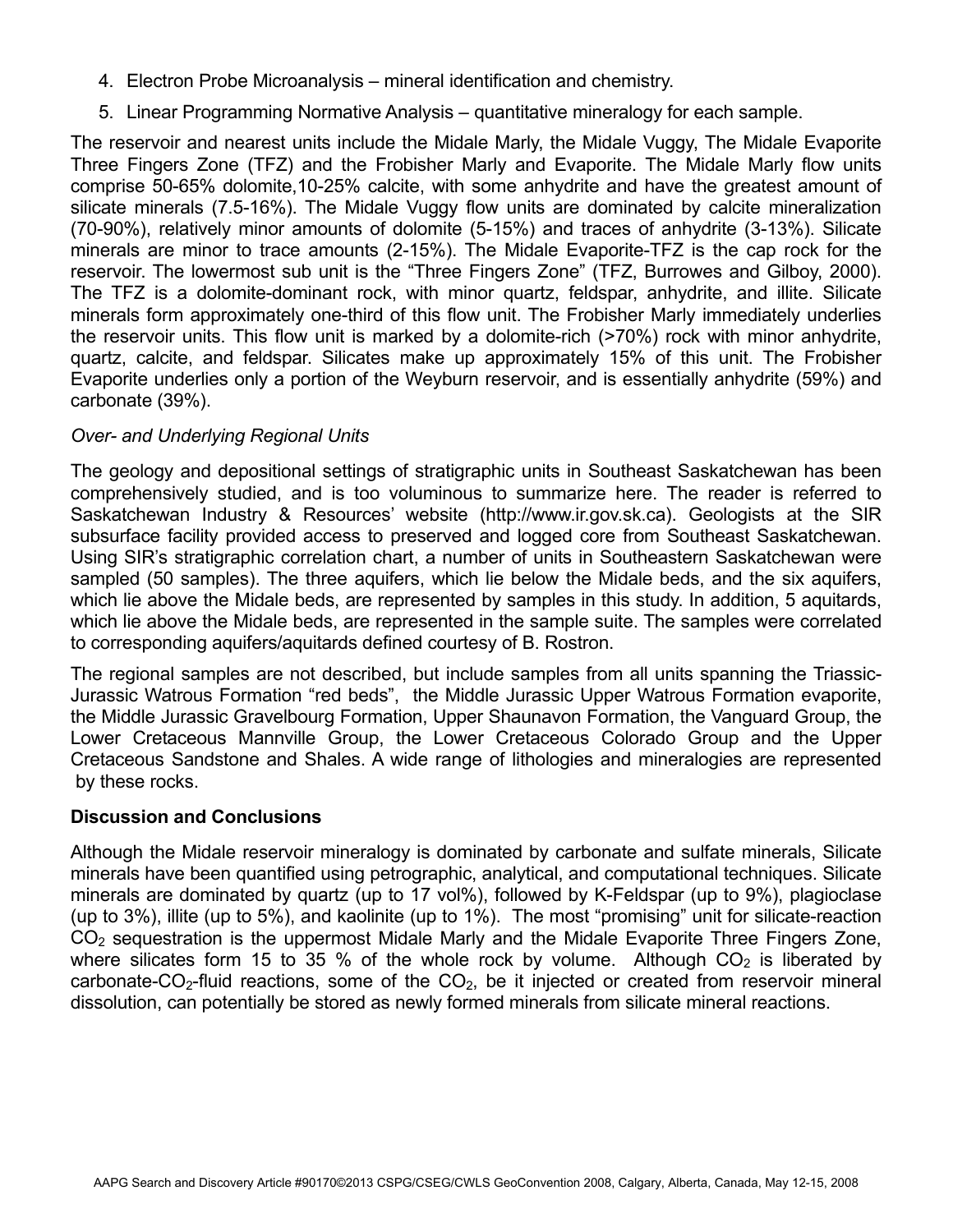Given:

- 1. a 20 km 20 km 20 m reservoir with 20% porosity
- 2. 2% reactive silicate minerals
- 3. a closed system (i.e. no  $CO<sub>2</sub>$  leakage)
- 4. silicate density = 2.8 g/cc, approximately 300 g/mol
- 5. approx. 1 mol  $CO<sub>2</sub>$  stored for 1 mole reactive silicates
- 6. complete reservoir saturation with  $CO<sub>2</sub>$ -charged fluid

# Then:

- 1. total rock volume of  $8 \cdot 10^{15}$  cc
- 2. total reactive silicate volume of  $1.6 \cdot 10^{14}$  cc
- 3. total reactive silicate volume in contact with pore space of  $3.2 \cdot 10^{13}$  cc
- 4. total reactive silicate mass of  $9 \cdot 10^{13}$  g
- 5. total weight  $CO<sub>2</sub>$  stored: approx. 1.3  $\cdot$  10<sup>13</sup> g

This means that for just 2% reactive silicates by volume, 13 million metric tones of  $CO<sub>2</sub>$  could potentially be stored under ideal conditions in the Weyburn reservoir. The Alberta Research Council is currently evaluating the reservoir's capacity to store or produce  $CO<sub>2</sub>$  due to  $CO<sub>2</sub>$  injection. Should leakage from the reservoir occur, units which overlie the reservoir (e.g. Watrous, Vanguard, Mannville, etc.) would store orders of magnitude more  $CO<sub>2</sub>$ , given sufficient time for silicate- $CO<sub>2</sub>$ reactions to reach completion. The mineralogical characterization of the overlying units improves the long-term risk and amount of  $CO<sub>2</sub>$  storage potential in these units.

## **Acknowledgements**

We gratefully acknowledge the assistance of several individuals and organizations. Steve Whittaker Chris Gilboy, and Erik Nickel of Saskatchewan Industry and Resources (SIR) provided help in obtaining core samples. Ian DeWolfe, assisted in sampling and sample preparation. Geoff Burrowes (EnCana) took time to familiarize KD with typical Weyburn Unit core, while Trevor Westman (EnCana) provided flow unit interval information for cored wells. Analytical assistance from Rob Marr (U of Calgary), Pam King (MUN), Roger Mason (MUN), and Mickey Horvath (U of C) is greatly appreciated. Funding for the IEA GHG Weyburn  $CO<sub>2</sub>$  Monitoring and Storage Project is provided by the Petroleum Technology Research Centre.

#### **References**

Burrowes & Gilboy, 2000. Investigating sequestration potential of carbonate rocks during tertiary recovery from a billion barrel oil field, Weyburn, Saskatchewan: the geoscience framework; IEA Report

Gunter, W.G., Perkins, E.H., and Hutcheon, I, 2000. Aquifer disposal of acid gases: Modeling of water-rock reactions for trapping of acid waters; Applied Geochemistry, v. 15, p. 1086-1096.